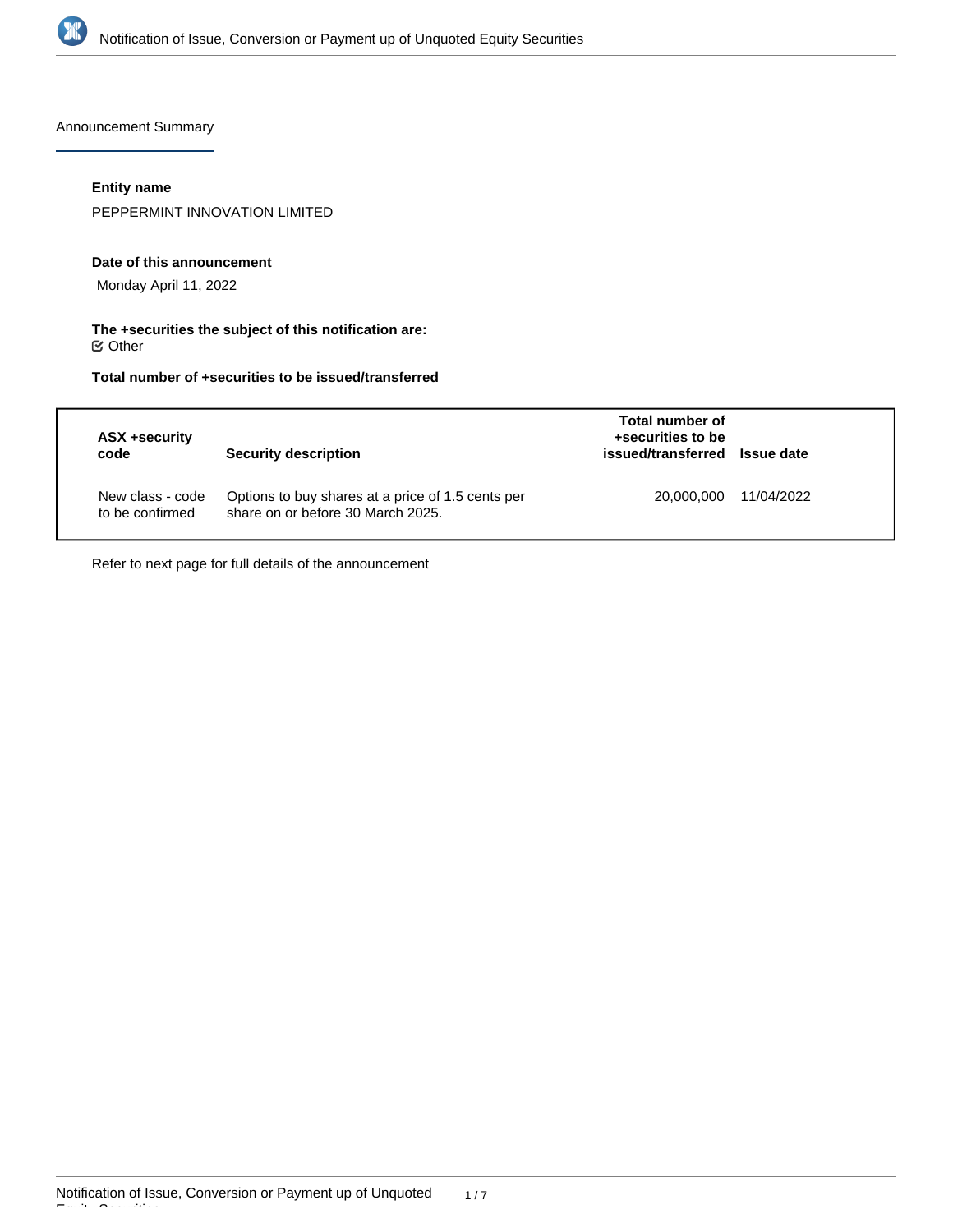

Part 1 - Entity and announcement details

### **1.1 Name of entity**

PEPPERMINT INNOVATION LIMITED

We (the entity named above) give notice of the issue, conversion or payment up of the following unquoted +securities.

### **1.2 Registered number type**

ACN

### **Registration number**

125931964

# **1.3 ASX issuer code**

PIL

# **1.4 The announcement is**

New announcement

### **1.5 Date of this announcement**

11/4/2022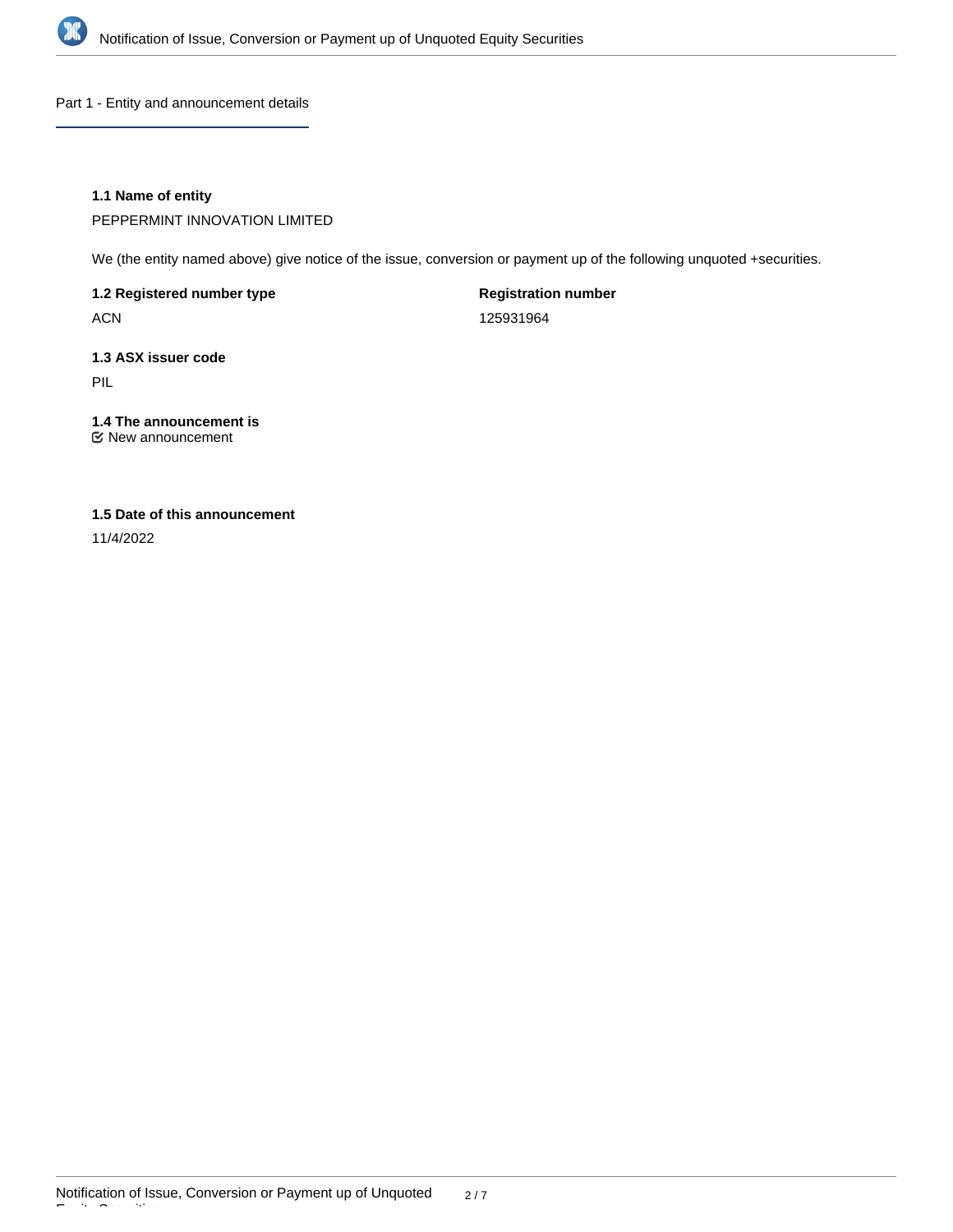

### Part 2 - Issue details

**2.1 The +securities the subject of this notification are:**

Other

### **Please specify**

As per an Appendix 3B lodged 31 March 2022

#### **2.2a This notification is given in relation to an issue of +securities in a class which is not quoted on ASX and which:**

does not have an existing ASX security code ("new class")

Equity Securities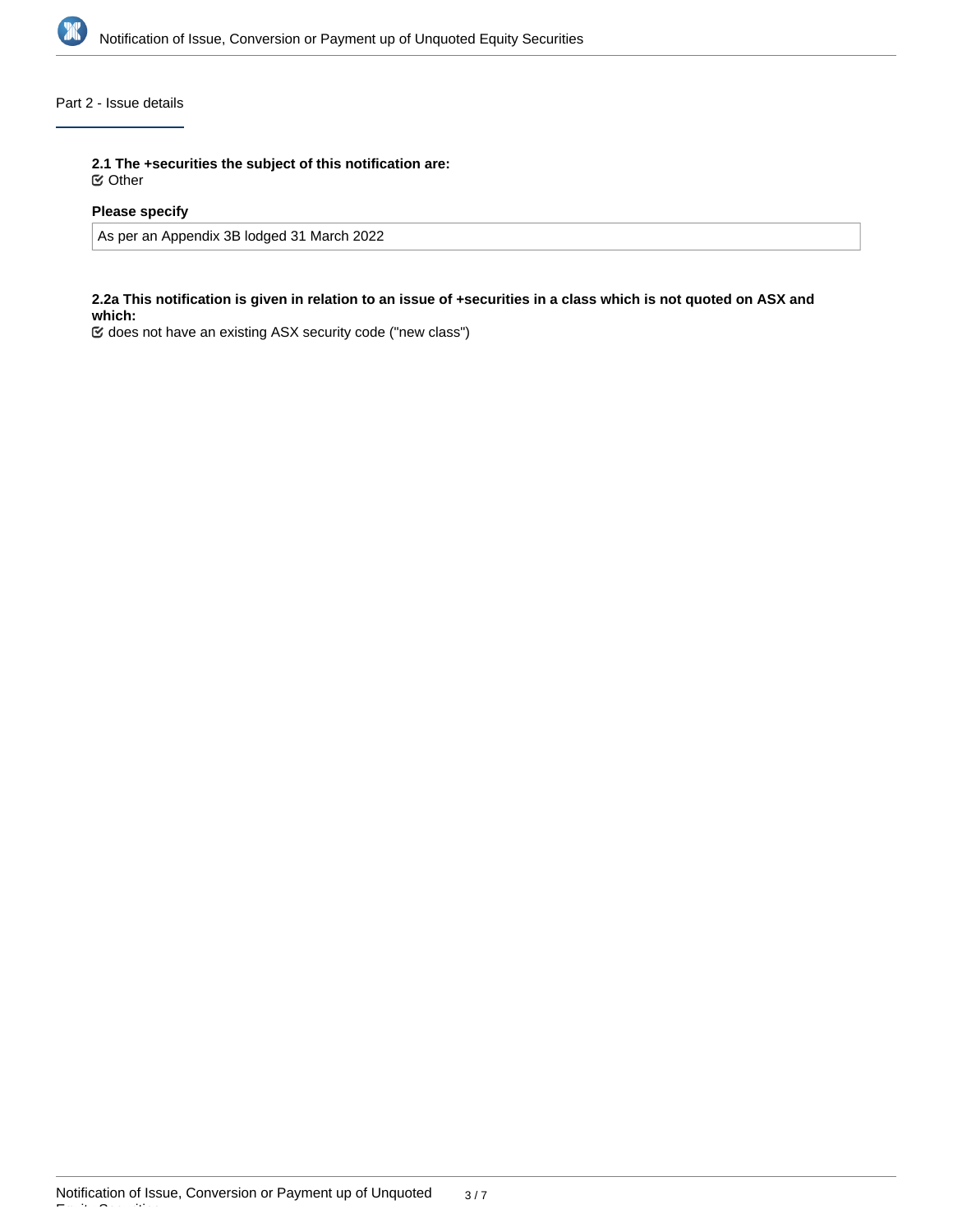

Part 3C - number and type of +securities the subject of this notification (new class) where issue has not previously been notified to ASX

#### in an Appendix 3B

#### **New +securities**

| ASX +security code               |                                                                   | +Security description                                                                                            |  |
|----------------------------------|-------------------------------------------------------------------|------------------------------------------------------------------------------------------------------------------|--|
| New class - code to be confirmed |                                                                   | Options to buy shares at a price of 1.5 cents per share on<br>or before 30 March 2025.                           |  |
| +Security type                   |                                                                   | <b>ISIN code</b>                                                                                                 |  |
| Options                          |                                                                   |                                                                                                                  |  |
|                                  | Date the +securities the subject of this notification were issued |                                                                                                                  |  |
| 11/4/2022                        |                                                                   |                                                                                                                  |  |
| <b>⊘</b> Yes                     |                                                                   | Will all the +securities issued in this class rank equally in all respects from their issue date?                |  |
| listing rule 6.1?<br>$\alpha$ No |                                                                   | Have you received confirmation from ASX that the terms of the +securities are appropriate and equitable under    |  |
|                                  |                                                                   |                                                                                                                  |  |
|                                  |                                                                   |                                                                                                                  |  |
| issued.                          |                                                                   |                                                                                                                  |  |
| <b>Options Details</b>           |                                                                   | Please provide a URL link for a document lodged with ASX setting out the material terms of the +securities being |  |

AUD - Australian Dollar

AUD 0.02000000

30/3/2025

**Details of the existing class of +security that will be issued upon exercise or conversion of this new class of company option**

**Other** 

### **Description**

PIL fully paid ordinary shares

#### **Any other information the entity wishes to provide about the +securities the subject of this notification**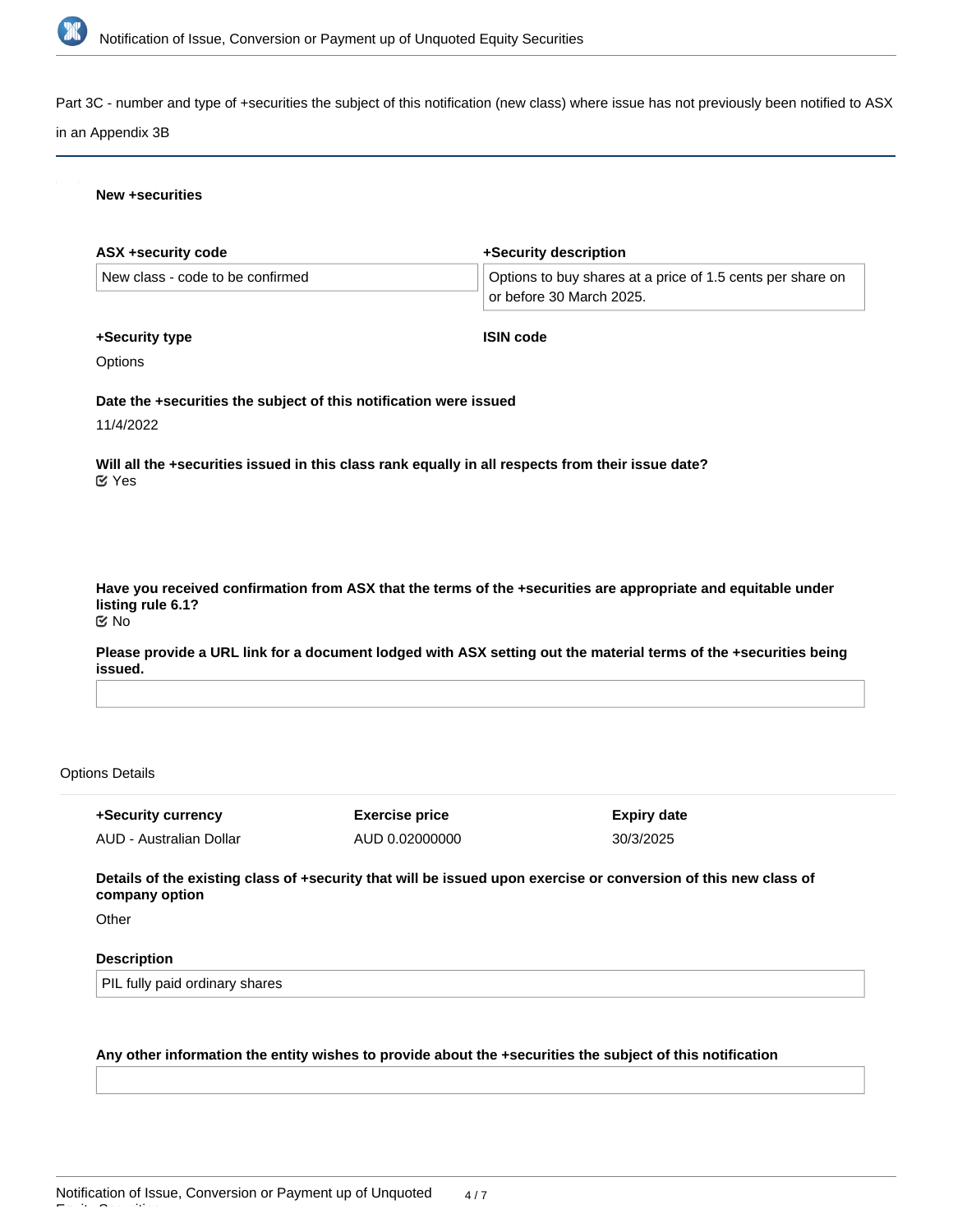

**Please provide any further information needed to understand the circumstances in which you are notifying the issue of these +securities to ASX, including why the issue of the +securities has not been previously announced to the market in an Appendix 3B**

The proposed issue of the options was the subject of an Appendix 3B lodged on 31 March 2022.

Issue details

#### **Number of +securities**

20,000,000

#### **Were the +securities issued for a cash consideration?**

No

#### **Please describe the consideration being provided for the +securities**

Nil

#### **Purpose of the issue**

**Other** 

### **Additional Details**

Reward for performance as a consultant to the Company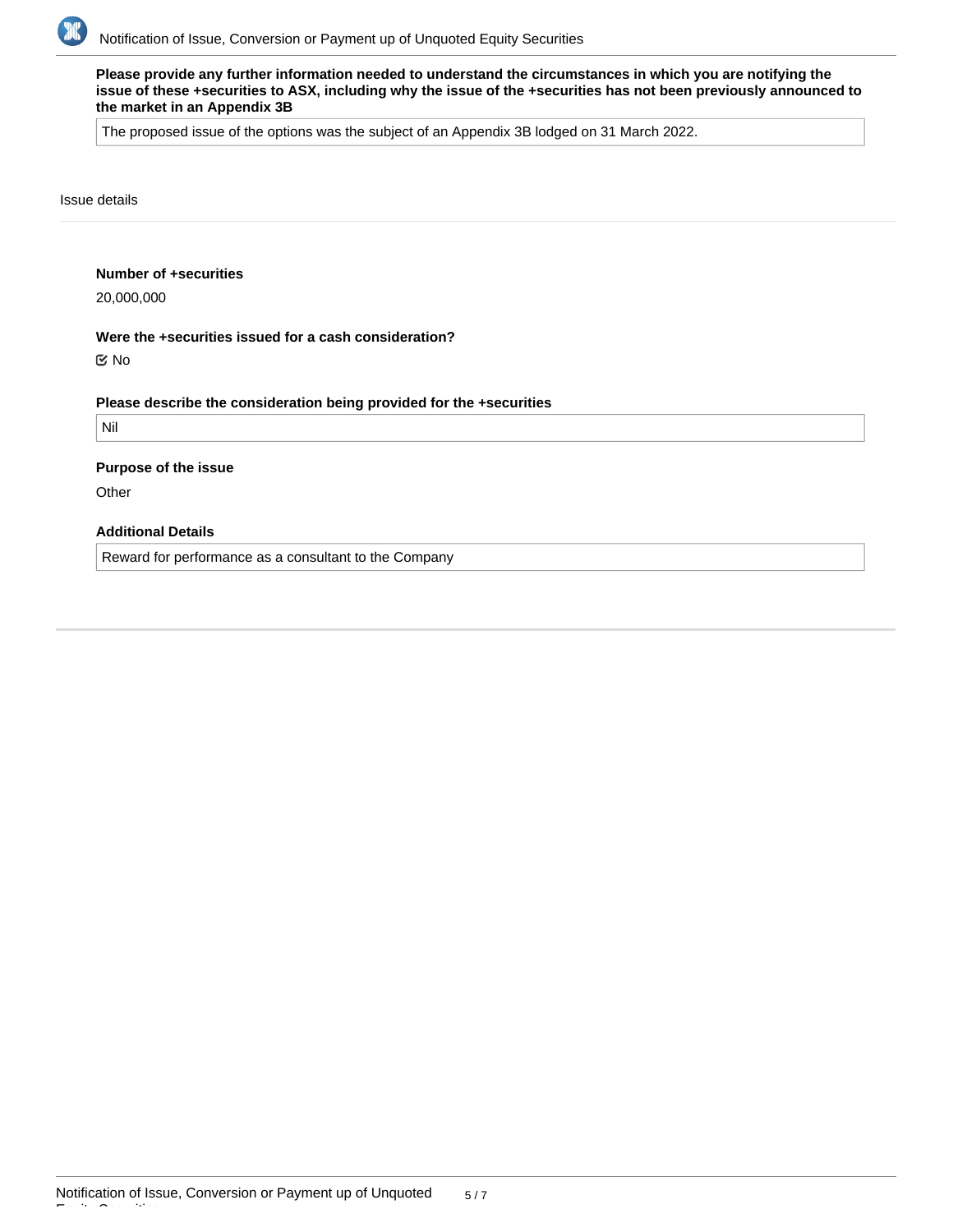

Part 4 - +Securities on issue

**Following the issue, conversion or payment up of the +securities the subject of this application, the +securities of the entity will comprise:**

**(A discrepancy in these figures compared to your own may be due to a matter of timing if there is more than one application for quotation/issuance currently with ASX for processing.)**

**4.1 Quoted +Securities (Total number of each +class of +securities quoted)**

| ASX +security code and description | Total number of<br>+securities on issue |
|------------------------------------|-----------------------------------------|
| PIL: ORDINARY FULLY PAID           | 1,967,174,076                           |
| PILO: OPTION EXPIRING 30-JUN-2023  | 115,739,110                             |

**4.2 Unquoted +Securities (Total number of each +class of +securities issued but not quoted on ASX)**

| ASX +security code and description                                                                                       | Total number of<br>+securities on issue |
|--------------------------------------------------------------------------------------------------------------------------|-----------------------------------------|
| PILAO : OPTION EXPIRING 30-JUN-2024 EX \$0.02                                                                            | 10,000,000                              |
| PILAF : CONVERTIBLE NOTES                                                                                                | 438,432                                 |
| PILAP : PERFORMANCE RIGHTS                                                                                               | 56,600,000                              |
| PILAJ : OPTION EXPIRING 12-FEB-2024 EX \$0.025                                                                           | 20,000,000                              |
| PILAI : OPTION EXPIRING 12-FEB-2024 EX \$0.015                                                                           | 20,000,000                              |
| New class - code to be confirmed: Options to buy shares at a price of 1.5 cents per share<br>on or before 30 March 2025. | 20,000,000                              |

Equity Securities